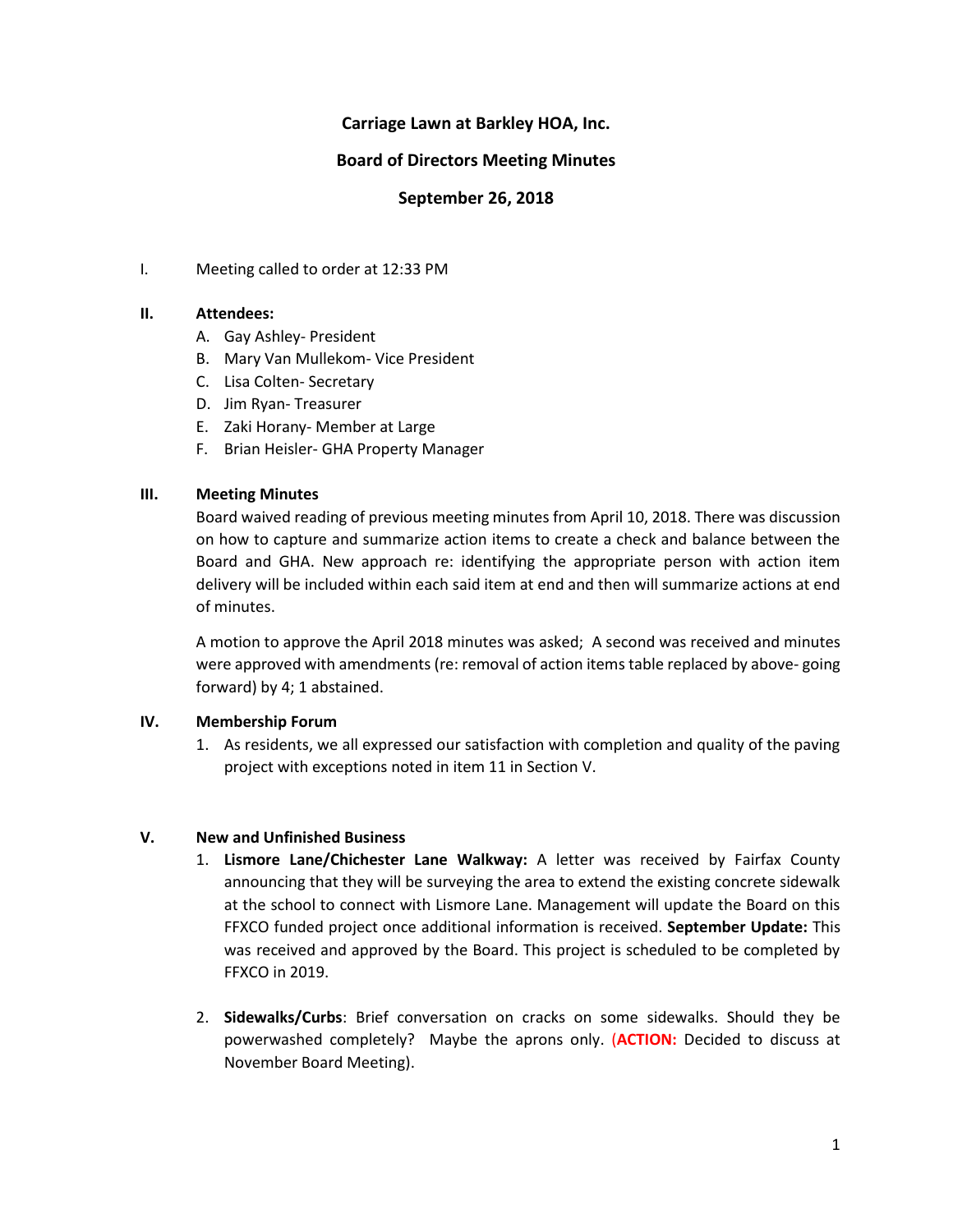- 3. **Additional Lighting in Community:** We all agreed that we'd liked to see additional lighting in the community. There is money in budget to accommodate this. Should we use brighter bulbs? LED's are currently in use. We feel we need more to help stem any potential vandalism and to ensure safety in community. Suggestions were made to either add to areas near mailboxes (or get new mailboxes with lights attached) and to some of the dark areas on certain roads. Some of these included near the work-out area; playground; Saxon Flowers between Lismore and Royal Worcester. We may be able to add upwards to 10 or so. We can probably use existing electrical work that has been done for the original project. As will be discussed later in this section re: mailbox numbers- research needs to be done to see if there are mailboxes with lights which may minimize the number of light poles we need. (**ACTION**: **Board members** to discuss with community members to get potential ideas of placements; bring ideas to next board meeting. **Brian** to do research on cost of additional lighting along with looking at mailboxes with lights to see if go that route vs new numbers on existing mailboxes. **See #10 for that detail**.)
- 4. **Break-Ins**: Discussed the car break-ins and thought that perhaps the lack of lighting may be part of this; but also found out that some cars were not locked. Stress safety precautions. We talked about that it is ok for homeowners to purchase security equipment as needed- see **#7** below for further detail. Maybe the police can patrol the community more frequently.
- 5. **Community Beautification:** We discussed adding benches to the playground area and additional perennials and bushes as needed around the community. We may be able to get some additional ideas on what and where after the tree trimming activity has been completed to perhaps accommodate any dead trees that have been removed. (**ACTION:**  for further discussion and exact items requested at next board meeting).
- 6. **Front Light Inspections:** Board members completed this audit in May and provided information to Gay and Brian. Unsure of current status. (**ACTION: Brian** to conduct another audit in fall and share information with Board at November meeting).
- 7. **Cameras and Ring Doorbells:** Discussion on whether The Ring doorbell and security will need approval from ARB or not. The same for motion detectors if not large and obstrusive. At first we said no, then perhaps for the Ring- no. We encouraged use of motion detectors but for those would want ARB approval to help with consistency and look across community. If placed outside, would need ARB approval since considered an external modification. (**ACTION:** Zaki to come up for wording to share with residents on how to work through this. Should be done by November Board Meeting so can be presented to the community at annual January meeting).
- 8. **Tree Trimming:** Brian received proposals from companies and those were circulated to Board via email in September. We looked at the specific areas identified and we approved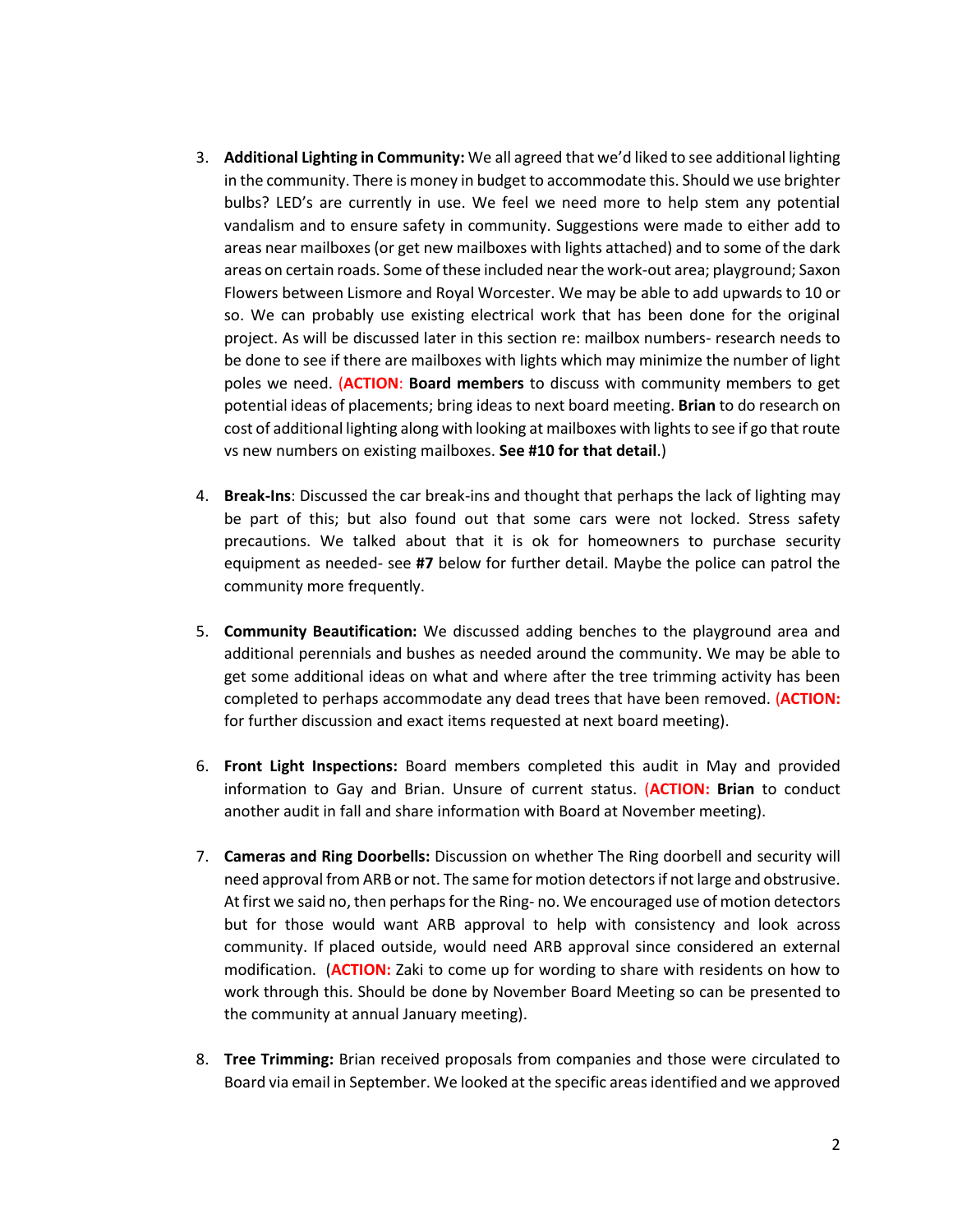and advised Brian to move forward. (**UPDATE:** Tree Trimming was done in late October; for discussion on quality and such to be done at November meeting).

- 9. **American Disposal Systems:** Current contract expired in August 2018. Unsure if we have seen something new. Continued same conversation we had from April meeting- we'd like to have a more uniform look- with garbage cans and recycling bins with lids- but what ADS has- is too big; we would like to see something smaller. We were in somewhat agreement that we can't force residents to purchase things on their own, but we can mandate how and when garbage and recycling is handled; pick up items after storms, etc. (**ACTION: Brian** to discuss again with American Disposal Systems to see if any other options available and Board to discuss again at November meeting).
- 10. **Mailbox Numbers:** Many of the numbers on mailboxes have fallen off. Our exact measurements are not in existence anymore. We were going to have Brian get customized size from a printer. This conversation morphed into seeing if we get new mailboxes instead of doing this fix. We'd like something nicer- in black and possibly even ones that have lights on them. This is related to item #3 above. **(ACTION: Brian** to handle research on both items concurrently and then based on research and costs, we'll entertain options for discussion as appropriate. **Board members** may also do their own research and as such- share with Gay and Brian offline. We will discuss more fully at November meeting).
- 11. **Paving Project Update:** Somewhat related to Item #2; as mentioned previously, Board was generally satisfied with street paving project. Some corrections that Brian previously shared with vendor were not completed. They are supposed to be done within the next few weeks. At time of meeting, final payment had been sent to contractor. Curbs need to be powerwashed and re-painted in spots. Some stenciling issues were noted. **(ACTION: Brian** to be in touch with vendor to complete this project and upon satisfaction, pay vendor final payment).
- **12. Parking/Towing:** We don't want the police to ticket cars; we will continue with current practice. Related to this and the vandalism, we did decide it would be helpful for community police person to come to either the November Board Meeting and/or January Annual Meeting. **(ACTION**:**Gay** to invite the correct person). Suggestion of a Neighborhood Watch needed? Tabled until a later meeting. **Lisa comment-** I realize I may not have captured this correctly. At one point, I have noted that we did not want the police to ticket; later on, I noted that we were ok with both having police and towing company involved in this… **I need help here to ensure conversation captured correctly…**
- 13. **Little Free Library:** Lisa asked if people were interested in having one for the community. It could be placed at either the playground or the workout area. Some interest. It is not expensive. ACTION- Lisa to do some research and share at November meeting for possible discussion at January meeting.